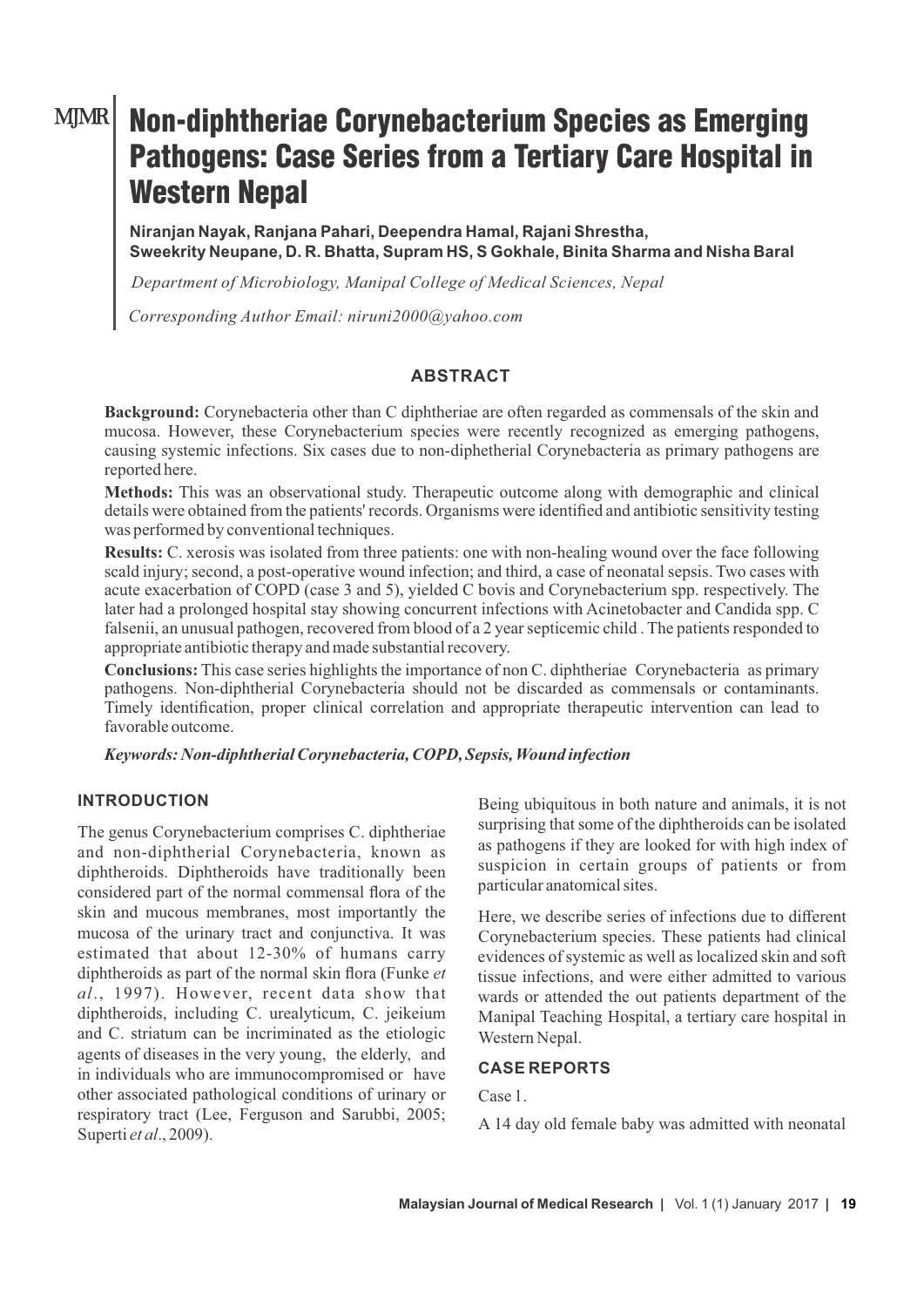respiratory depression. Her heart rate was 84/minutes with severe bradycardia. She was resuscitated with ambu bag followed by oxygen supplement through face mask. She developed fever of 1030F on the next day. On suspicion of septicemia, blood for culture was collected onto biphasic medium. After 24 hours, growth was flagged due to turbidity of the liquid medium. Gram staining from the broth revealed Gram positive coccobacilli. Subculture on blood agar exhibited confluent pure growth of cream colored non haemolytic colonies. A gram stain from these colonies showed gram positive club shaped pleomorphic bacilli with palisade arrangement. The colony was inoculated onto Loeffler's serum slope (LSS). Albert's stain from the LSS after 6 hours of incubation showed thin bacilli with metachromatic granules (Fig.1). As depicted in table 1, the organism was identified as Corynebacterium xerosis by interpretation of various phenotypic characters (Forbes, Sahm and Weissfeld, 2007). This isolate was sensitive to erythromycin, ampicillin, ciprofloxacin, amikacin, cephazolin, chloramphenicol, cotrimoxazole, gentamicin and vancomycin. The patient was treated with IV ampicillin 50 mg/kg TID and IV gentamicin 1.7mg/kg TID. After 4 days the patient became afebrile, with vital functions, including cry, returning to normal. The patient was kept under follow up and was advised universal immunization schedule.

#### Case 2

A 2 year young male child was admitted as a case of acute bronchitis and suspected septicemia. The parents had noted that child brought out small quantity of blood stained sputum. Blood culture after 24 hours of incubation showed distinct turbidity. On subculture, tiny and dry nonhaemolytic colonies grew on blood agar after overnight incubation at 370 C. The organisms were subsequently identified as Corynebacterium falsenii based upon phenotypic studies (table 1). Antibiotic sensitivity pattern revealed that the organism was sensitive to erythromycin, cefotaxime, cotrimoxazole, vancomycin, while it was resistant to cephazolin, cefoxitin, ofloxacin and gentamicin. The child was treated with cefotaxime 5mg IV tds along with syrup paracetamol 5ml TID. He was symptom free on day 5 and was discharged from the hospital.

## Case 3

An 81 year old male patient was hospitalized for shortness of breath and severe discomfort in the chest for the last one day. He was diabetic and had past history of chronic obstructive pulmonary disease (COPD) for the last five years. He also gave history of tobacco exposure in the form of cigarette smoking for more than past twenty years. He had chronic cough which was productive in nature and had frequent episodes of cough in the past few years lasting for 3-4 months in each episode. Besides, he complained of shortness of breath. On examination, the patient was afebrile with respiration rate of 22/minute, pulse rate of 70/minute. His BP was of 160/100 mm Hg. There were mild crepitations and rhonchi on both the lung fields, especially in the infrascapular areas. There were typical features of increased frequency in the shortness of breath and increase in the severity of coughing along with copious amount of expectoration. Thus the case was diagnosed as acute exacerbation of COPD.

Sputum was sent for examination in the laboratory. Before processing, the sample was subjected to gram staining to confirm that it was a proper representative of the lower respiratory tract in accordance with the Murray and Washington criteria (Murray and Washington, 1975). Gram staining of the specimen showed gram positive short bacilli with palisade type of arrangement along with pus cells. The sample was inoculated onto 5% sheep blood agar and chocolate agar. After overnight incubation at 370 C a confluent pure growth of tiny off white opaque non haemolytic colonies developed on the blood agar plate. Gram stain of the colony exhibited microscopic morphology comparable to the one observed under direct microscopy resembling diphtheroids. Albert's staining of the specimen showed short bacilli with metachromatic granules. The organism was catalase positive, oxidase negative, did not reduce nitrate, did not hydrolyse either urea or esculin, and fermented only glucose, and thus was speciated as Corynebacterium bovis as per the criteria laid down in table 1 (Forbes, Sahm and Weissfeld, 2007) . Antibiotic sensitivity testing showed that this organism was sensitive to amoxicillin clavulanic acid, erythromycin; but resistant to ciprofloxacin, ceftazidime, ceftriaxone and tetracycline. The patient had already been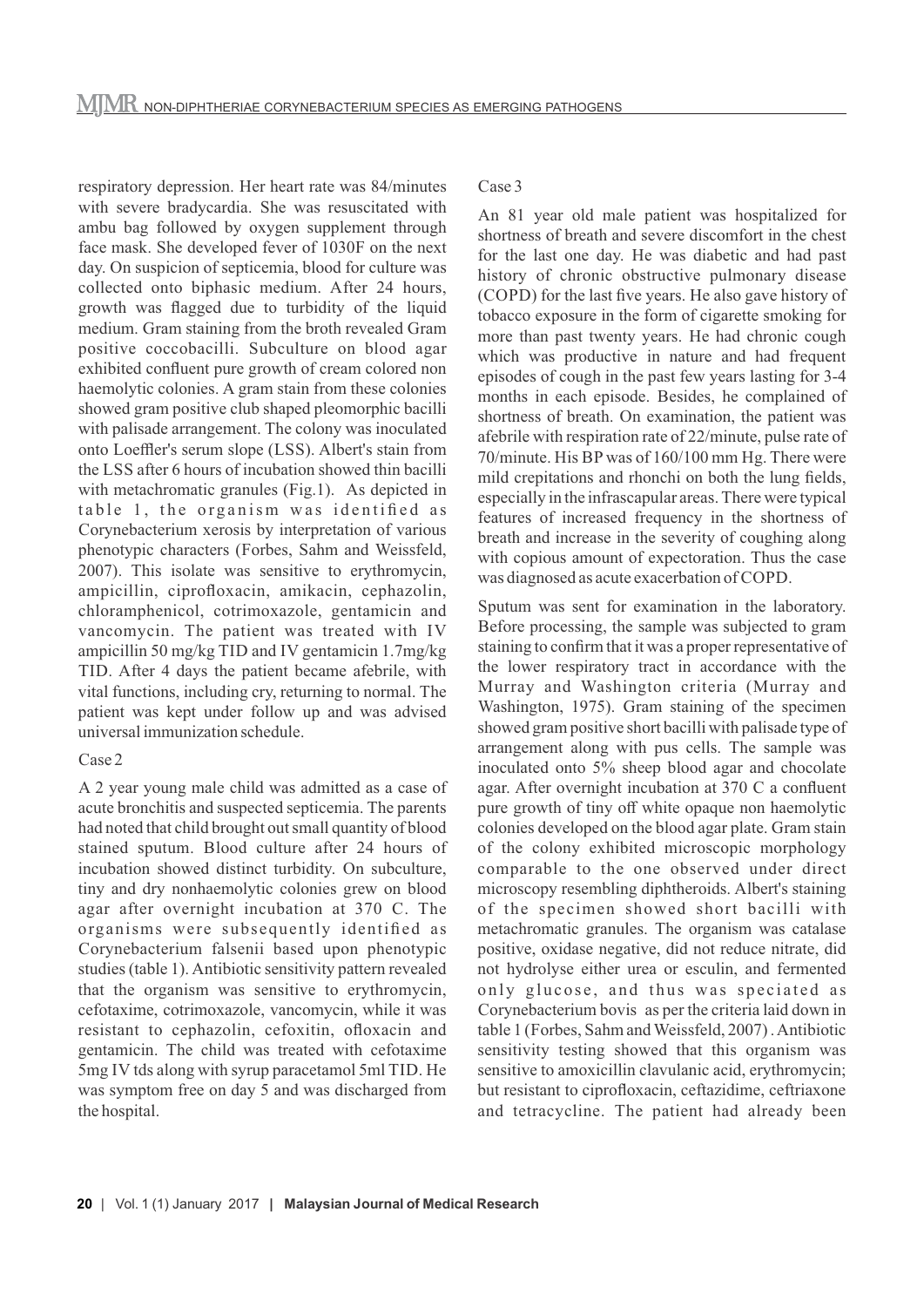administered cefixime IV TID and azithral 500mg IV OD empirically due to the acute exacerbation. In addition, nebulisation was given every 6 hourly basis along with IV hydrocortisone 100mg TID and Pantocil 40mg IV OD. After 9 days staying in the hospital, he was discharged with considerable improvement in his signs and symptoms.

#### Case 4

A male child aged 5 years was admitted to the Manipal Teaching Hospital with 7% scald over the face. In spite of regular wound dressing and care, as well as topical application of antibiotics, healing was poor that necessitated wound debridement. The debrided material was sent to the microbiology laboratory for culture and sensitivity.

Gram stained smear of the material showed gram positive cocci arranged mostly in clusters, as well as gram positive club shaped bacilli with pleomorphic morphology and palisade arrangement. The sample was inoculated onto blood agar and Mac Conkey's agar medium. After overnight incubation at 370C blood agar showed confluent growth of non haemolytic cream colored tiny colonies and golden yellow colored opaque round colonies after overnight incubation at 370 C. A gram stained preparation from the same colonies revealed pleomorphic gram positive bacilli (GPB) and gram positive cocci. LSS was inoculated with the GPB like colony from the blood agar plate and incubated at 370 C for 6 hours. Albert's stain made from the growth on the serum slope exhibited thin bacilli with abundant metachromatic granules.

The diphtheria like organism was identified as C xerosis on the basis of the characteristics mentioned for Case 1, above (table 1). Following debridement, the patient was treated with injection fluclox 300mg QID, local application of ointment gentamicin, aciloc 300mg IV OD and ointment supar BC (zinc oxide topical) at bed time. Patient recovered well and the wound healed in a 12 days' time. He was then referred to Sushma Memorial Hospital, Kathmandu for cosmetic therapy.

#### Case 5

A 61 year male patient was admitted to the hospital with the complaints of shortness of breath which was of acute onset and productive cough since past two days. On examination, the patient was afebrile with respiration rate of 20/minute, pulse rate of 78/minute

and BP of 148/100 mm Hg. There were mild crepitations and rhonchi on both lung fields, heard over both the infrascapular regions. Besides, he had typical features of severity in the shortness of breath and increase in the severity of cough and in the volume of expectoration. Thus the case was diagnosed as acute exacerbation of COPD. The patient also had pulmonary hypertension. Sputum for culture was sent on the day of admission. The gram stained smear of the sputum samples was analyzed first for its suitability on the basis of standard criteria (Riegel *et al*., 1996). The smear showed gram positive short bacilli with palisade type of arrangement along with plenty of pus cells. The sample was inoculated onto 5% sheep blood agar and chocolate agar. After overnight incubation at 370 C a confluent pure growth of tiny off white opaque nonhaemolytic colonies developed on the blood agar plate. Gram stain of the colony exhibited morphology quite comparable to the one observed under direct microscopy resembling diphtheroids. Albert's stain performed from the growth on Loeffler's serum slope inoculated with a colony from blood agar showed short bacilli with metachromatic granules. The organism was catalase positive, oxidase negative, urease negative, reduced nitrate to nitrite, did not hydrolyse esculin, and fermented glucose and maltose. On the basis of the afore mentioned criteria, it was identified as Corynebacterium species (table 1) and antibiotic sensitivity pattern showed this organism to be sensitive to ciprofolxacin, but resistant to erythromycin, azithromycin, cefotaxime, amoxycillin clavulanic acid.

The patient was treated with IV azithral 500mg OD, nebulisation every 6 hourly and suction SOS. However, his condition deteriorated. Four days later, blood and the tip of the suction tube were sent for culture. None of the samples grew any organism. His condition worsened and after a period of another 3 days, repeat samples of sputum, blood and urine were sent for culture. Though blood and urine were sterile, sputum showed mixed growth of Acinetobacter species and Candida species. Acinetobacter was sensitive to ciprofloxacin, imipenem, ceftriaxone, piperacillin, piperacillin tazobactam, but resistant to cefazoline and amikacin. There was improvement in his condition after the antibiotic regime was modified to IV ceftriaxone. He was discharged from the hospital after a stay of 20 days with the advice to come for regular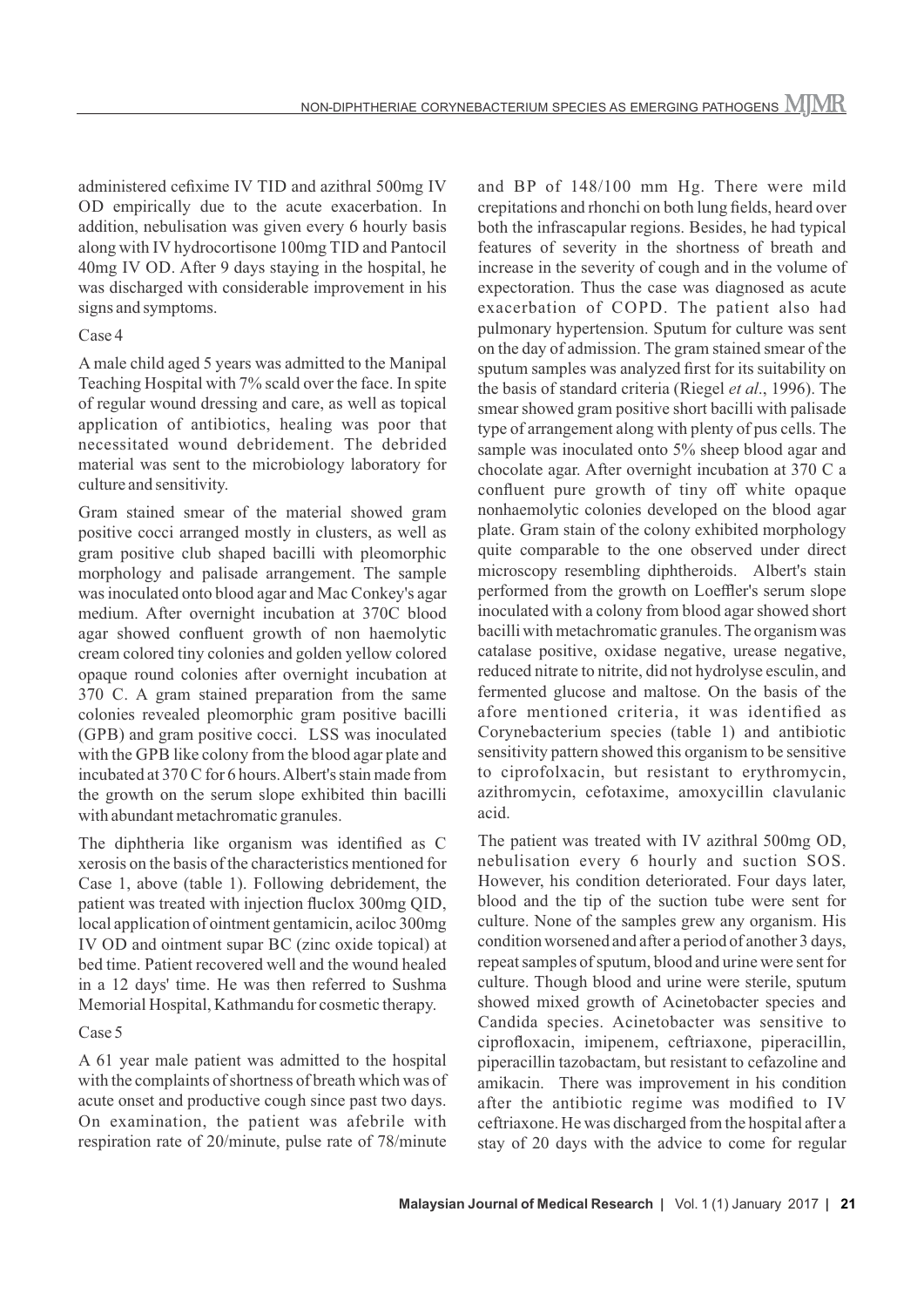follow up for COPD.

#### Case 6

A primigravida aged 25 years underwent left sided caesarian section (LSCS) at 38 weeks of gestation. She had past history of bronchial asthma and allergic rhinitis for which she was regularly being treated at the Manipal Teaching Hospital. There were no obstetrics complications and she delivered a full term baby weighing 2.8 kg .She was discharged from the hospital on the second day following child birth. Ten days later, she presented with serous discharge from the operated wound. On examination, her body temperature was 98.60 F, BP was 110/70 mm Hg. All other vital functions were within normal limits. The discharging wound was indurated, tender, nonfloctuant, and there was obvious gaping of the wound.

A wound swab was collected and sent to the laboratory for culture and sensitivity, and she was started with capsule fluclox 500mg QID, tablet chymoral forte BD and tablet chewvit 1 OD. The swab on gram staining showed gram positive club shaped bacilli with pleomorphic morphology and palisade arrangement. Culture showed confluent growth of nonhaemolytic cream colored tiny colonies on the blood agar after overnight incubation at 370 C.

A gram stained preparation from the same colonies revealed gram positive pleomorphic bacilli resembling diphtheroids. A Loaffler's serum slope was inoculated with the colony from the blood agar plate and incubated at 370 C for 6 hours. Albert's stain made from the serum slope exhibited thin bacilli with abundant metachromatic granules. The diphtheria like organism was identified as C. xerosis on the basis of the characteristics mentioned above (table 1). The organism was sensitive to ciprofloxacin, but resistant to erythromycin, ampicillin, azithromycin, and penicillin. The patient improved with the aforementioned treatment and the wound healed.

*Table 1:*

| Case SI<br>No. | Colonies on SBA and<br>microscopic<br>features of Gram and<br><b>Albert stained smears</b> | Urea hydrolysis | <b>Nitrate</b><br>reduction | <b>Esculin</b><br>hydrolysis | G | M         | s         | Identification*          | Sensitivity pattern                                                                                            | Resistance pattern                                                                  |
|----------------|--------------------------------------------------------------------------------------------|-----------------|-----------------------------|------------------------------|---|-----------|-----------|--------------------------|----------------------------------------------------------------------------------------------------------------|-------------------------------------------------------------------------------------|
| 1              | Creamy nonhemolytic,<br>Pleomorphic GPB, with<br>metachromatic<br>granules                 | $-ve$           | $+ve$                       | $-ve$                        | F | F         | F         | C xerosis                | Erythromycin, ciprofloxacin, amikacin, cephazolin,<br>chloramphenicol, cotrimaxozol, gentamicin,<br>vancomycin | None                                                                                |
| $\overline{2}$ | Tiny, dry nonhemolytic,<br>GPB. with<br>metachromatic<br>Granules                          | $+ve$           | $+ve$                       | $+ve$                        | F | <b>NF</b> | <b>NF</b> | C falsenii               | erythromycin, cefotaxime, cotrimoxazole,<br>vancomycin                                                         | cephazolin, cefoxitin,<br>ofloxacin, gentamicin                                     |
| 3              | Tiny, off white opaque,<br>nonhemolytic,<br>GPB.with<br>Metachromatic<br>granules          | $-ve$           | $-ve$                       | $-ve$                        | F | <b>NF</b> | <b>NF</b> | C bovis                  | amoxicillin-clavulanic acid, erythromycin                                                                      | ciprofloxacin,<br>ceftazidime,<br>ceftriaxone, and<br>tetracycline                  |
| 4              | Tiny, creamy,<br>nonhemolytic,<br>GPB. with<br>metachromatic<br>Granules                   | $-ve$           | $+ve$                       | $-ve$                        | F | F         | F         | C xerosis                | Erythromycin, ciprofloxacin, amikacin, cephazolin,<br>chloramphenicol, cotrimaxozol, gentamicin,<br>vancomycin | None                                                                                |
| 5              | Tiny off white, opaque,<br>nonhemolytic,<br>GPB. with<br>Metachromatic<br>granules         | $-ve$           | $+ve$                       | $-ve$                        | F | F         | <b>NF</b> | Coryne-<br>bacterium spp | ciprofolxacin                                                                                                  | erythromycin,<br>azithromycin,<br>cefotaxime, and<br>amoxycillin-clavulanic<br>acid |
| 6              | Tiny, creamy,<br>Nonhemolytic,<br>GPB.with<br>Metachromatic<br>granules                    | $-ve$           | $+ve$                       | $-ve$                        | F | F         | F         | C xerosis                | ciprofloxacin                                                                                                  | erythromycin,<br>ampicillin,<br>azithromycin, and<br>penicillin                     |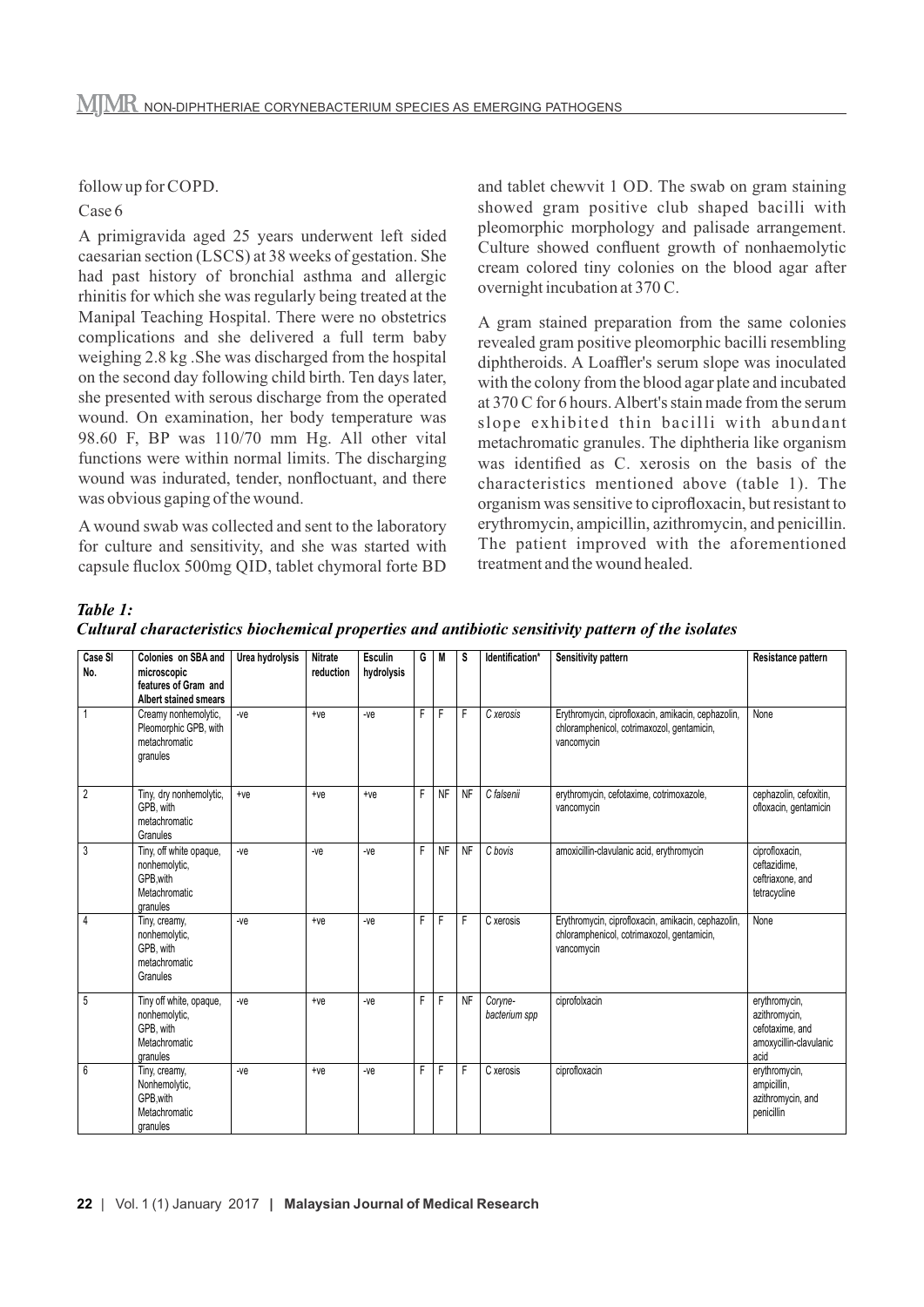## **DISCUSSION**

C. diphtheriae is a primary pathogen of the respiratory tract and skin with clinical presentation due to the effects of its toxin on target organs (Fig.1). Corynebacteria other than C diphtheriae are not paid enough attention as these are often part of normal skin and eye flora. Sometimes growths of Corynebacteria other than C diphtheriae from specimen of blood, wound swab, sputum are dismissed as contaminants and are not studied further.

*Figure 1: Albert's stain of the growth on Loaffler's serum slope showing pleomorphic short bacillary forms with distinct metachromatic granules*



During the study period from 14.12.2014 to 27.11.2015 six cases (table 2 showing all patient details) were found affected by Corynebacteria other than C. diphtheriae. In two cases, the organisms were isolated in pure culture from blood, in two cases from sputum and in one case from pus specimen. In one case C. xerosis was obtained as co infecting agent with Staphylococcus aureus from postoperative wound infection.

The present series of cases demonstrated that non-C. diphtheriae Corynebacteria also deserved attention as these could be primary pathogens. All these isolates were obtained from long standing open wound infections, respiratory tract infections and blood stream infections in the elderly, debilitated, and immunocompromised individuals. Multidrug resistance among the isolates also has a remarkable finding as reported previously (Riegel et al., 1996; Brandenburg *et al*., 1996). Thus isolation of non-C diphtheriae Corynebacteria from clinical specimens, especially in the above mentioned settings should not be ignored in view of its propensity to establish nosocomial infections (Brandenburg *et al*., 1996). Although, the mortality rates in most infectious episodes were observed to be low, mild skin and soft tissue infections might lead to bacteraemia. Even

bacteremia is common in immunocompromised patients and in those who dealing with medical devices in the ICUs, emphasizes the need for prompt and accurate laboratory diagnosis and timely therapeutic intervention (Soriano *et al*., 1998).

In this study, different non- C. diphtheriae Corynebacteria from various clinical specimens have been reported. There were C. xerosis in three patients, C. bovis in one, C falsenii in one and unspeciated diphtheroid in one patient. Though C. xerosis has been shown as a normal inhabitant of human skin and eye, there has been an increased number of case reports during the past few years, claiming an association of C. xerosis with conditions such as septicemia, endocarditis, pleuropneumonia, peritonitis, osteomyelitis, septic arthritis, mediastinitis, meningitis especially in the immunocompromised patients and in those recovering after measure surgeries (Pessantha *et al*., 2003; Cattani *et al*., 2000).

During the study period, C. xerosis was detected in one neonate with bacteremia and having two deep wounds such as scald and LSCS. In two of these cases of wound infections, the samples were obtained from the deeply inflamed site; in one it was the debrided wound specimen and in the other it was the abscess drain. Thus chances of skin flora C. xerosis contaminating the specimen were less. One of our patients (case No.1) was a neonate with very poor respiratory effort at birth. During the hospital stay, the baby developed fever and C. xerosis was isolated from the blood. C. xerosis has been implicated in the past in causing blood stream infections in the neonates (Cattari *et al*., 2000; Poorschen, Goodmen and Rafai, 1977).

The patient in Case 2 was a child aged 2 years presenting with acute respiratory infection and high grade fever. In this child sputum did not grow any pathogen. However blood culture revealed growth of C falsenii. It is a zoonotic pathogen, producing oral lesions in avian species (Fernandez *et al*., 2003). Tam *et al*. (2010) isolated C. falsenii from the blood sample of a 13 month old baby who was suffering from unexplained febrile episode where vancomycin was administered through the central vascular line for treating infected skin lesion in the thigh. This case study describes the importance of C falsenii blood isolates. Therefore, before discarding these pathogens as mere contaminants, one should know and have proper judgment regarding its clinical significance.

In this series, there were two cases of COPD with acute exacerbations. In both these cases, sputum culture